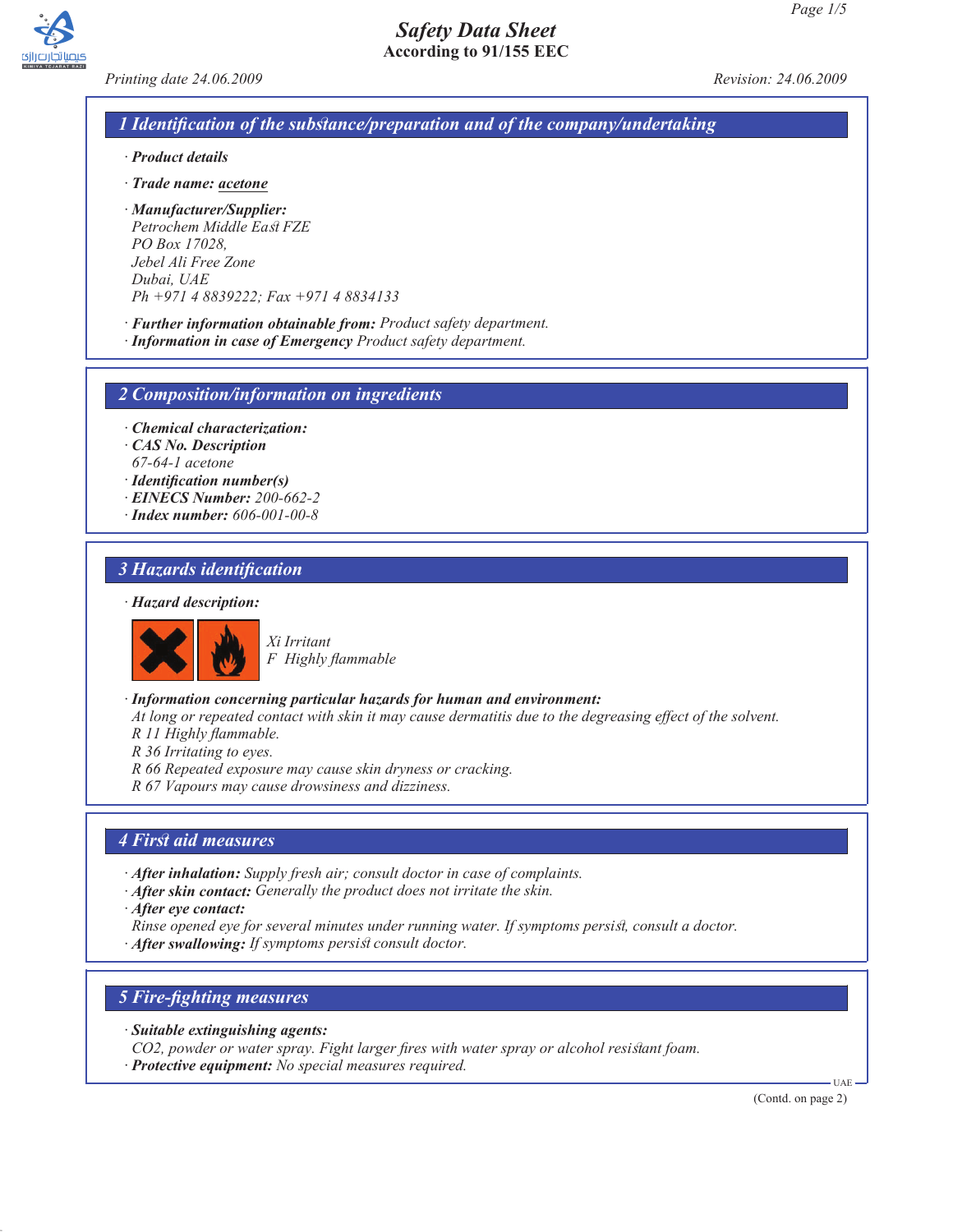*Printing date 24.06.2009 Revision: 24.06.2009*

#### *Trade name: acetone*

(Contd. of page 1)

### *6 Accidental release measures*

*· Person-related safety precautions: Wear protective equipment. Keep unprotected persons away.*

*· Measures for environmental protection: Dilute with plenty of water. Do not allow to enter sewers/ surface or ground water.*

*· Measures for cleaning/collecting: Dilute with plenty of water. Ensure adequate ventilation.*

### *7 Handling and storage*

#### *· Handling:*

*· Information for safe handling: No special requirement*

*· Information about fire - and explosion protection: Keep ignition sources away - Do not smoke. Protect against electrostatic charges.*

*· Storage:*

- *· Requirements to be met by storerooms and receptacles: Store in a cool location.*
- *· Information about storage in one common storage facility: Not required.*
- *· Further information about storage conditions: Keep container tightly sealed.*

*Store in cool, dry conditions in well sealed receptacles.*

#### *8 Exposure controls/personal protection*

*· Additional information about design of technical facilities: No further data; see item 7.*

|                                                                                        | лишнопи проглашон иооні асм <u>е</u> н орісснійсті расіннем то ратісі чана, ме нет т. |                                                                           |  |  |  |
|----------------------------------------------------------------------------------------|---------------------------------------------------------------------------------------|---------------------------------------------------------------------------|--|--|--|
|                                                                                        | · Ingredients with limit values that require monitoring at the workplace:             |                                                                           |  |  |  |
|                                                                                        | $67-64-1$ acetone                                                                     |                                                                           |  |  |  |
|                                                                                        | PEL (USA)                                                                             | $2400 \text{ mg/m}^3$ , 1000 ppm                                          |  |  |  |
|                                                                                        | REL (USA)                                                                             | 590 mg/m <sup>3</sup> , 250 ppm                                           |  |  |  |
|                                                                                        | $TLV$ (USA)                                                                           | Short-term value: 1782 mg/m <sup>3</sup> , 750 ppm                        |  |  |  |
|                                                                                        |                                                                                       | Long-term value: 1188 mg/m <sup>3</sup> , 500 ppm                         |  |  |  |
|                                                                                        |                                                                                       | BEI                                                                       |  |  |  |
|                                                                                        | <i>IOELV (EU)</i>                                                                     | $1210$ mg/m <sup>3</sup> , 500 ppm                                        |  |  |  |
|                                                                                        |                                                                                       | WEL (Great Britain) Short-term value: $3620$ mg/m <sup>3</sup> , 1500 ppm |  |  |  |
|                                                                                        |                                                                                       | Long-term value: $1210$ mg/m <sup>3</sup> , 500 ppm                       |  |  |  |
| · <b>Additional information:</b> The lists valid during the making were used as basis. |                                                                                       |                                                                           |  |  |  |
|                                                                                        | $\cdot$ Personal protective equipment:                                                |                                                                           |  |  |  |

*· Personal protective equipment:*

*· General protective and hygienic measures:*

*Keep away from foodstuffs, beverages and feed.*

*Immediately remove all soiled and contaminated clothing*

*Wash hands before breaks and at the end of work.*

*Avoid contact with the eyes.*

*Avoid contact with the eyes and skin.*

*· Respiratory protection: Use suitable respiratory protective device in case of insufficient ventilation.*

*· Protection of hands:*

*The glove material has to be impermeable and resistant to the product/ the substance/ the preparation. Due to missing tests no recommendation to the glove material can be given for the product/ the preparation/ the chemical mixture.*

(Contd. on page 3)

UAE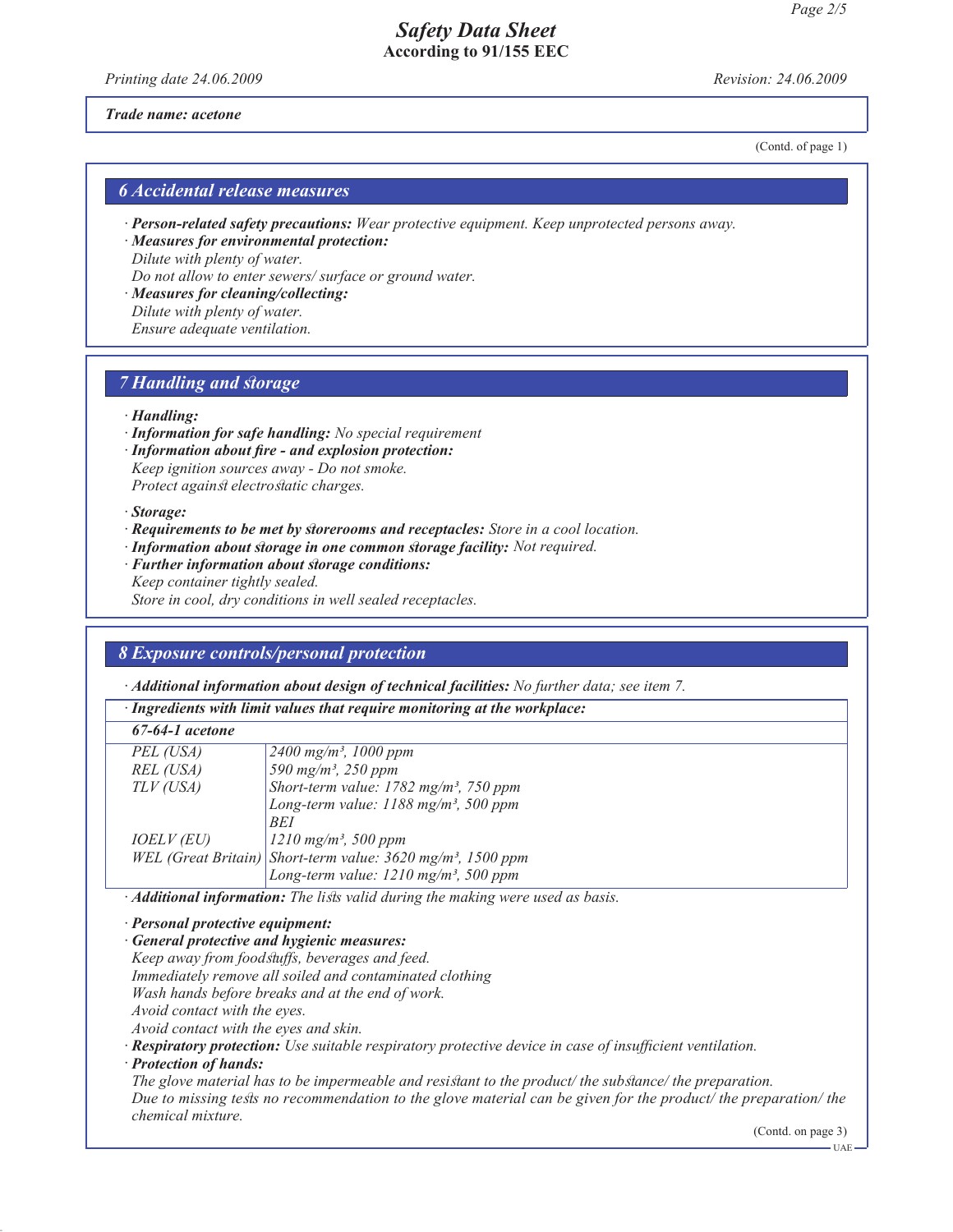*Printing date 24.06.2009 Revision: 24.06.2009*

#### *Trade name: acetone*

(Contd. of page 2)

*Selection of the glove material on consideration of the penetration times, rates of diffusion and the degradation · Material of gloves*

*The selection of the suitable gloves does not only depend on the material, but also on further marks of quality and varies from manufacturer to manufacturer.*

*· Penetration time of glove material The exact break through time has to be found out by the manufacturer of the protective gloves and has to be observed.*

*· Eye protection:*



*Tightly sealed goggles*

| <b>General Information</b>                   |                                                                                                |
|----------------------------------------------|------------------------------------------------------------------------------------------------|
| Form:                                        | Fluid                                                                                          |
| Colour:                                      | Colourless                                                                                     |
| Odour:                                       | <i>Characteristic</i>                                                                          |
| Change in condition                          |                                                                                                |
| Melting point/Melting range: $94.7^{\circ}C$ |                                                                                                |
| Boiling point/Boiling range: 55.8-56.6°C     |                                                                                                |
| · Flash point:                               | $\leq$ -18°C                                                                                   |
| · Ignition temperature:                      | $465^{\circ}C$                                                                                 |
| · Danger of explosion:                       | Product is not explosive. However, formation of explosive air/vapour mixtures<br>are possible. |
| · Explosion limits:                          |                                                                                                |
| Lower:                                       | $2.6$ Vol %                                                                                    |
| <b>Upper:</b>                                | $13$ Vol $\%$                                                                                  |
| $\cdot$ Vapour pressure at 20 $\rm ^{o}C$ :  | $233$ hPa                                                                                      |
| $\cdot$ Density at 20 $\mathrm{^{\circ}C:}$  | $0.79$ g/cm <sup>3</sup>                                                                       |
| · Solubility in / Miscibility with<br>water: | Fully miscible.                                                                                |
| · <i>Viscosity</i> :<br>Dynamic at 25°C:     | $32 \, mPas$                                                                                   |

# *10 Stability and reactivity*

*· Thermal decomposition / conditions to be avoided: No decomposition if used according to specifications.*

- *· Dangerous reactions No dangerous reactions known.*
- *· Dangerous decomposition products: No dangerous decomposition products known.*

(Contd. on page 4)

 $UAP$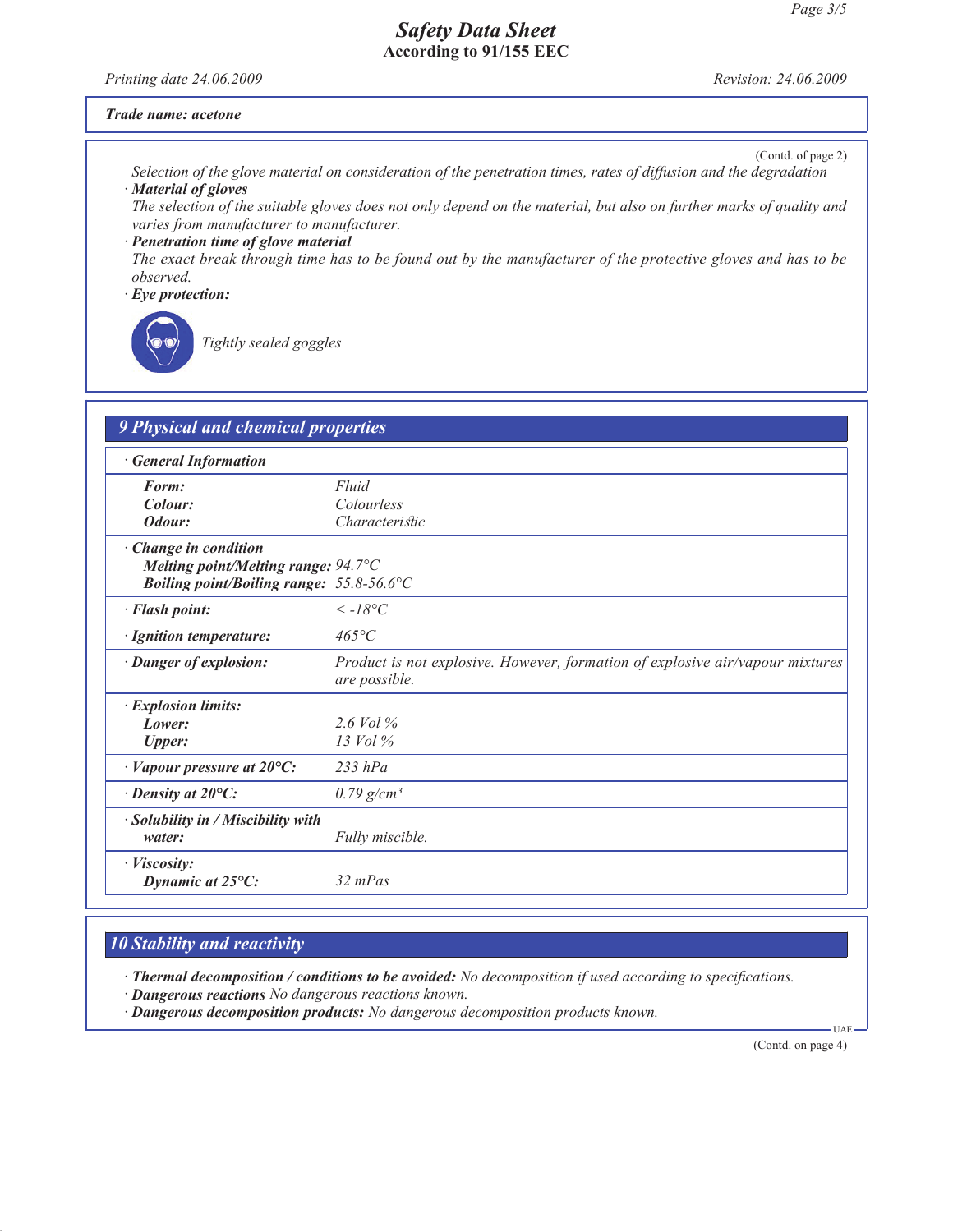*Printing date 24.06.2009 Revision: 24.06.2009*

(Contd. of page 3)

*Trade name: acetone*

*11 Toxicological information*

*· Acute toxicity:*

*· LD/LC50 values relevant for classification:*

*Oral LD50 5800 mg/kg (rat)*

*Dermal LD50 20000 mg/kg (rabbit)*

*· Primary irritant effect:*

*· on the skin: No irritant effect.*

*· on the eye: Irritating effect.*

*· Sensitization: No sensitizing effects known.*

### *12 Ecological information*

*· General notes:*

*Water hazard class 1 (German Regulation) (Assessment by list): slightly hazardous for water Do not allow undiluted product or large quantities of it to reach ground water, water course or sewage system.*

*13 Disposal considerations*

*· Product:*

*· Recommendation Must not be disposed together with household garbage. Do not allow product to reach sewage system.*

*· Uncleaned packaging:*

*· Recommendation: Disposal must be made according to official regulations.*

*· ADR/RID class: 3 Flammable liquids.*

*· Recommended cleansing agents: Water, if necessary together with cleansing agents.*

### *14 Transport information*

*· Land transport ADR/RID (cross-border)*

| $\cdot$ ADR/RID class:               | 3 Flammable liqi |
|--------------------------------------|------------------|
| · Danger code (Kemler): 33           |                  |
| $\cdot$ <i>UN-Number:</i>            | 1090             |
| · Packaging group:                   | II               |
| $\cdot$ Hazard label:                |                  |
| · Description of goods: 1090 ACETONE |                  |
| $\cdot$ Maritime transport IMDG:     |                  |
|                                      |                  |

| · IMDG Class: |      |
|---------------|------|
| · UN Number:  | 1090 |

*· Label 3*

(Contd. on page 5)

UAE